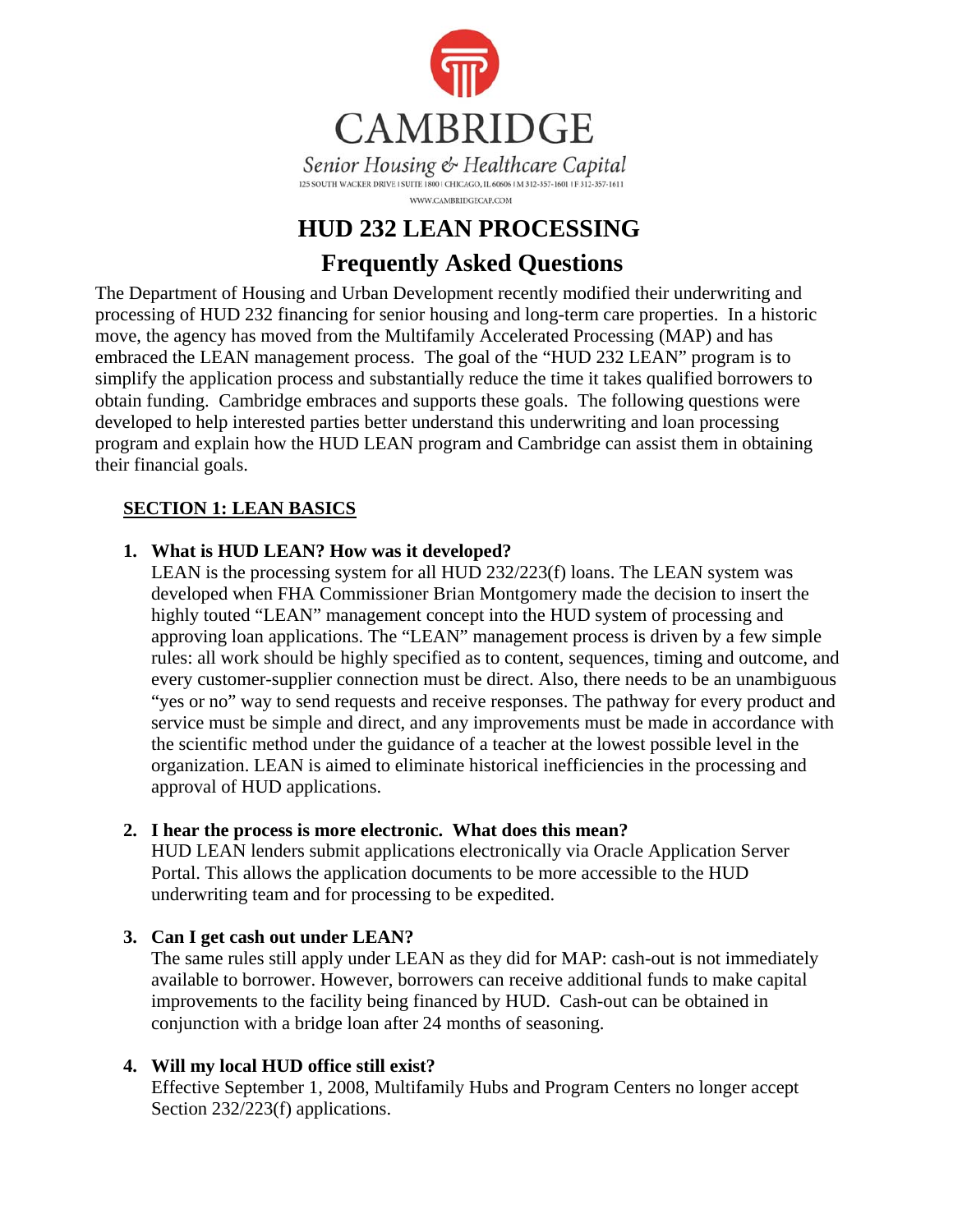#### **5. What is ORCF?**

The Office of Residential Care Facilities (ORCF) was created to oversee every HUDinsured healthcare facility financing that is funded. The ORCF is comprised of individuals that are healthcare industry professionals hailing from several discipline backgrounds, i.e. valuation, architectural, mortgage credit, etc.

#### **6. What property types work for HUD LEAN?**

Licensed senior housing and long-term care facilities, licensed skilled nursing, assisted living, and board and care facilities are eligible for HUD LEAN 232/223(f) financing. Facilities containing unlicensed independent units are eligible, as long as the number of these types of units is less than 25% of the total units in the facility.

#### **SECTION 2: UNDERWRITING & DUE DILIGENCE**

**1. Have the terms of the program changed under the LEAN program? Are any other terms changing (LTV, DSCR, etc)?** 

HUD's loan terms have not changed under the LEAN program. Maximum loan-to-value remains at 80% for for-profit mortgagors and 85% for nonprofit mortgagors. Minimum debt service requirements remain the same at 1.1765 for for-profit mortgagors and 1.11 for nonprofit mortgagors.

**2. Are there any restrictions on the payor mix or vacancy rates?** 

For existing properties, there is no change in the way that a facility's payor mix or vacancy rate is underwritten. Both conclusions must be supported by market data and the subject's operating history. The program still requires a minimum 5% vacancy and collection loss factor.

**3. Do appraisers utilize actual management fee expense or standard market management fee, which is typically 5.0% of revenues?** 

According to the Appraisal Statement of Work, "A management fee must be included in the expenses for determining overall market value. It should be supported by expense comparables with arm's length management agreements." Upward or downward adjustments can be made to the management fee by the lender if they are justified and supported by market data. In cases where a management agent review is required, the management fee approved by the Lender should be consistent with and supported by the market for similar types and sizes of facilities. In these cases, the underwritten net operating income should reflect the higher of market and the contracted fee.

#### **4. Does every deal get underwritten centrally in Washington D.C.?**

No, all HUD deals are underwritten by HUD-approved LEAN lenders. The underwriting is submitted to HUD as part of the application.

#### **5. How has underwriting changed?**

The two major changes to HUD underwriting are:

1. Elimination of proprietary earnings adjustment. Lenders and appraisers no longer deduct proprietary earnings from a facility's NOI.

2. Inclusion of Risk Analysis. The LEAN underwriting is more focused on the operator. If the Risk Factors are identified, the lender must provide sufficient justification / mitigation to support the additional risk associated with the loan. These risk factors are:

- a. If the loan exceeds 80% of the underwritten value.
- b. If the debt service coverage of the loan is less than (a) 1.45 for skilled nursing;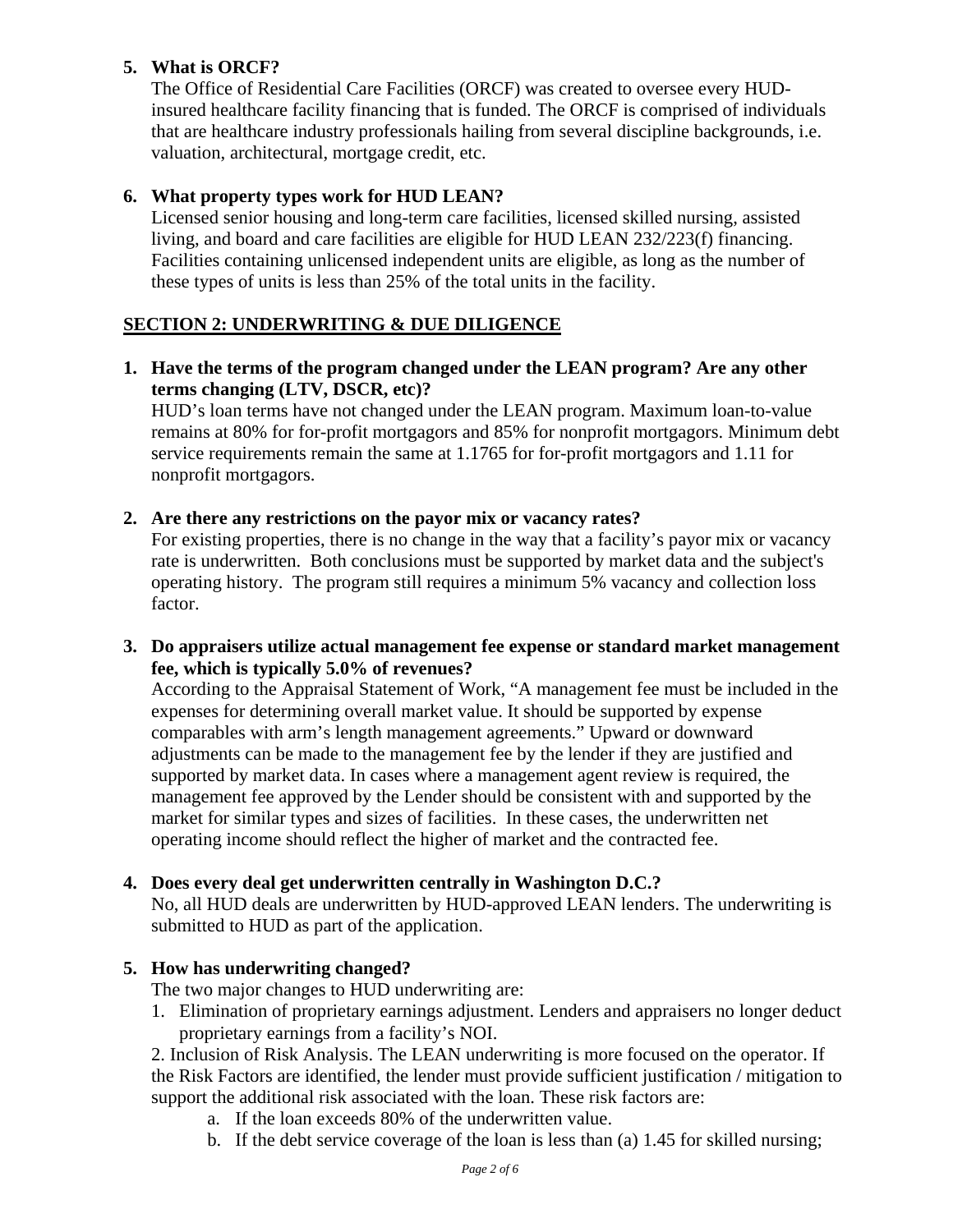(b) 1.30 for assisted living; or, (c) 1.25 for independent or board and care facilities.

- **6. FHA now accepts fair market value appraisals vs. FHA-specific appraisals. This should reduce costs to borrower? Can I use my old appraisal under LEAN?**  Expenses have not changed for LEAN appraisals. The same appraisal standards that applied under MAP apply under LEAN. Also, a previous appraisal may be used if it is a LEANapproved appraiser, and the date of valuation may not be more than 180 days prior to the date Lender makes application to HUD/FHA.
- **7. Does the same due diligence process still apply (i.e. appraisal, Phase I, PCNA, etc.)?**  HUD LEAN projects still require the same third-party reports.

## **SECTION 3: PROCESSING**

- **1. How are LEAN applications submitted and reviewed?**  Electronic applications are submitted to the ORCF. Team members will access the applications remotely via Oracle platform. This creates a "virtual" office. All funding decisions are made by the ORCF.
- **2. How is the LEAN process different from the former MAP process?**

The most significant improvements:

- a. Improvements in underwriting. HUD LEAN underwriters are specifically focused on and have experience with senior housing and health care facilities.
- b. Simplified appraisal process. Fair market value appraisals are now acceptable.
- c. Elimination of proprietary earnings adjustment.
	- i. Elimination of proprietary earnings adjustment makes HUD lending more user-friendly.
	- ii. HUD previously required proprietary earnings adjustment of  $15\% 25\%$  for skilled nursing and  $10 - 15\%$  for assisted living. This adjustment was deducted from the NOI and could impact valuation.

#### **3. How does the LEAN process affect construction projects? Is the construction program affected?**

Effective March 1, 2009, all other Section 232 loans (including new construction, substantial rehabilitation, supplemental loans, operating loss loans, and Section 223(a)(7) loans) are being processed under HUD LEAN.

- **4. How are the offices set up for processing? Can I submit a loan directly to HUD?**  Presently, all LEAN applications are being submitted electronically to the ORCF in Washington, D.C. Applications must be submitted to HUD using a HUD-approved mortgagee such as Cambridge; borrowers cannot submit loans directly to HUD.
- **5. Potential closing dates will be identified upon receipt of the FHA firm commitment for mortgage insurance. Does this mean we will know the actual closing date at time of commitment?**

The legal review begins at the time an application is submitted to HUD, greatly expediting the closing process. This allows for closing dates to be identified and set at the time a firm commitment is issued.

**6. Which processing steps were modified?**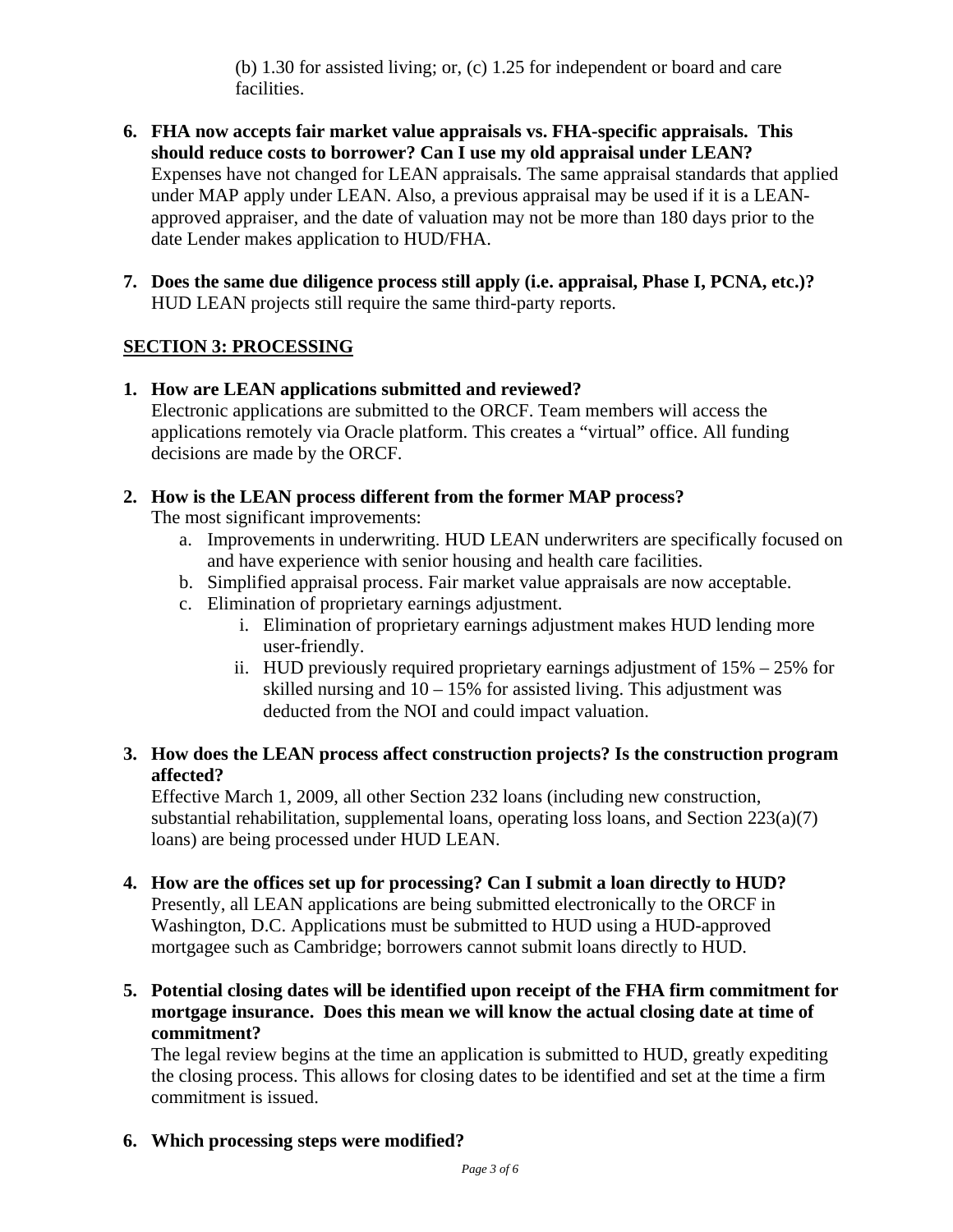Several steps during the LEAN processing phase significantly improve turnaround time, resulting in a faster closing. A few of these major modifications include:

- 1. Legal review begins once the application is submitted to HUD. This step of the process historically took place later in the processing, and could significantly increase the time to set a closing date.
- 2. Many forms and certifications are now being combined as "Super Certifications." This saves the lender and borrower a significant amount time in filling out forms.
- **7. What is the process for a loan to be approved? How many committees must sign off?**  Each LEAN application must be signed off at three levels: by the LEAN team, by the ORCF, and by Legal. The approval process is as follows:
	- 1. Lender submits application to the ORCF via internet portal and two hard copies. Simultaneously, the legal review begins.
	- 2. The application is reviewed by a LEAN Team, including Valuation; Environmental; Mortgage Credit; and Architectural and Engineering.
	- 3. Members of the LEAN team approve and sign off on the application.
	- 4. ORCF approves and signs off on the application and issues a Firm Commitment.
	- 5. The legal review is finalized.
	- 6. Closing takes place.

# **SECTION 4: HUD LEAN – THEN & NOW**

**1. I have heard that LEAN deals are taking up to a year to close. What is HUD doing, if anything, to change this timing issue?** 

Due to the overwhelming demand for HUD LEAN financing, the ORCF contracted an underwriting firm in July 2011 to help to alleviate the queue buildup at the time, as well as prevent future application backlog. This has significantly shortened the processing time.

## **2. Is my debt eligible to be refinanced with a HUD loan?**

Debt that is eligible to be refinanced by a HUD loan includes:

- A. Any outstanding mortgage(s), including debt incurred in connection with the construction of the project, or with capital improvements made to the property.
- B. Other recorded indebtedness such as mechanic's liens and tax liens, provided they did not result from personal obligations of the borrower.
- C. Unrecorded debt directly connected with the project, supported by documentation from the borrower. In this case, the borrower must provide the lender with documentation that the debt is directly connected to the project. This includes indebtedness incurred from capital improvements or from advances made to cover operating deficits.
- D. Must pass the two-year rule. This means that any recorded debt that is less than two years old will need to be investigated by HUD. Existing debt that provided the borrower with any cash-out must be seasoned for two years. No investigation is required for debt that is at least two years old.

# **3. What is HUD LEAN's "queue" and how does it affect my deal?**

Once a HUD LEAN application is received by the ORCF, it is placed in line behind the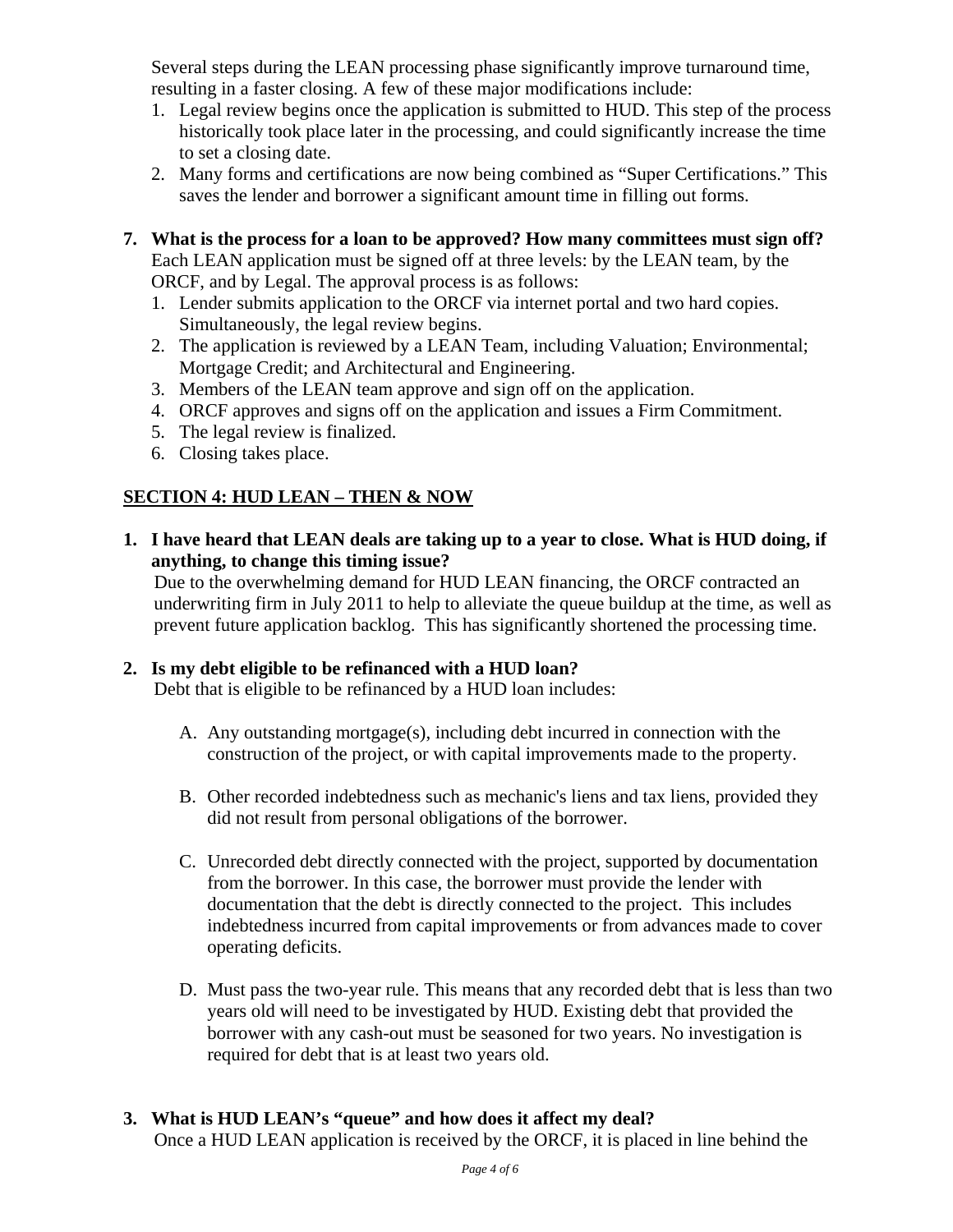applications that were received before it. The applications in queue are waiting to be assigned to an underwriter. The underwriters take on the application in the order in which they are received. Once your HUD LEAN application has been submitted, your HUD lender has no control over the time to close.

#### **4. How many HUD LEAN deals have been closed? What has been Cambridge's success rate with HUD LEAN?**

As of November 2012, Cambridge has completed 55 HUD-insured financings, totaling more than \$478.6 million. Additionally, Cambridge was once again a leading lender during HUD LEAN's fiscal year that ended September 30, 2012, closing nearly 10% of the total LEAN dollar volume.

#### **5. Can I refinance my existing HUD mortgage with a lower interest rate? What are the benefits to the HUD 223(a)(7) program and will my deal be processed with all other HUD deals?**

HUD 223(a)(7) transactions are being processed under the LEAN program, along with all other 232 deals. However, applications for (a)(7) financing are being given priority over all other 232 applications, and are put into their own, separate queue. With interest rates being historically low, the (a)(7) program is ideal for borrowers that are past their lockout period. Your HUD loan can be refinanced in a very short period of time with little to no out-ofpocket cash required from you.

#### **6. What changes will be taking place under the new HUD LEAN regulations in 2013?**

- 1. Sometime in 2013, HUD will begin requiring operating financial statements. Operators will be required to submit quarterly and year-to-date operator-certified financial statements to both their lender, ands HUD. Annual audited financials will continue to be required on the mortgagor.
- 2. REAC (Real Estate Assessment Center) inspections will no longer be routinely performed on skilled nursing and assisted living facilities that already have a reliable state or local government inspection system in place.
- 3. For transactions which receive a firm commitment on or after April 9, 2013, an operator may not be able to withdraw funds if financial statements are not submitted in a timely manner, or if the financials reflect negative working capital.
- 4. Operators of HUD LEAN financed projects are required to immediately provide HUD and the lender with any notification that has placed the licensure, a provider funding source (i.e. Medicare or Medicaid), and/or the ability to admit new residents at risk.

#### 7. **What changes are taking place with HUD LEAN closing documents?**

- 1. Effective Dates For New Docs
	- a. Must be used if facility gets commitment on or after 4/9/2013
	- b. Must be used for all applications on or after 7/12/2013
	- c. Applications submitted between now and 7/12/2013 must include either all old documents or all new documents; cannot combine.
- 2. Major changes
	- a. Inclusion of Operator's license as collateral for Security Agreement, whether or not Operator is an affiliate.
	- b. If Owner is also Operator, it must submit quarterly financial reports per Operator Regulatory